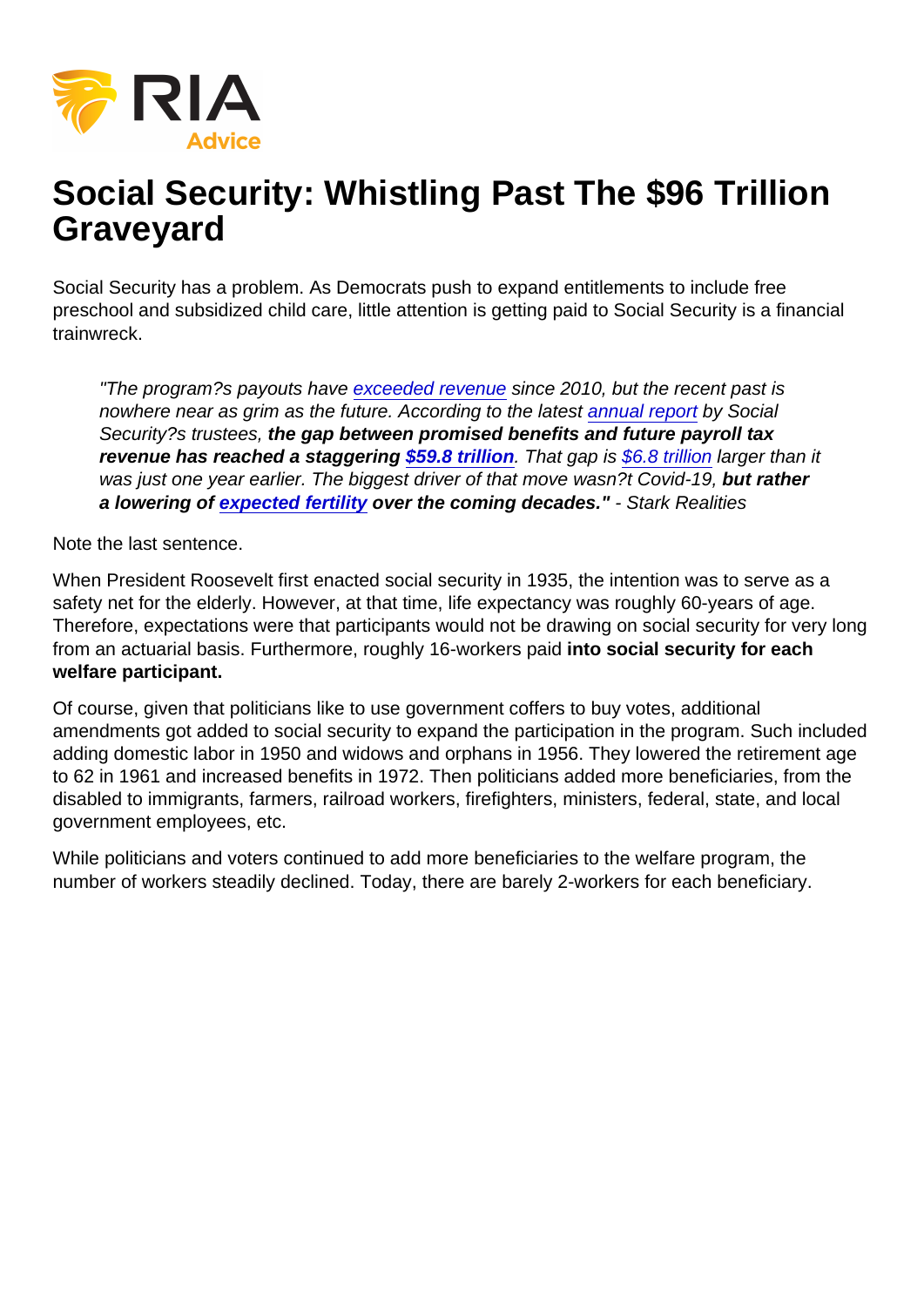As we will discuss, "Demography is destiny."

### The \$96 Trillion Graveyard

"Politicians promised you benefits, but never funded them. That?s according to [truthinaccounting.org](https://www.truthinaccounting.org/library/doclib/Financial-State-of-the-Union-2020.pdf), which noted that there?s \$96.3 trillion owed in promised but unfunded Medicare and Social Security benefits ? \$55.1 trillion for Medicare and \$41.2 trillion for Social Security.

While Uncle Sam has \$5.9 trillion in assets, the \$129 trillion owed in bills ? including military and civilian retirement benefits ? means the U.S. is in the hole for \$123 trillion. Just the unfunded liabilities in Medicare and Social Security add up to \$96 trillion.

It is a stunning amount coming due over the next 75 years. The Treasury Department sticks its proverbial head in the sand and does not even list the liabilities on the balance sheet of the federal government." - - Adam Andrzejewski

Let that soak in for a minute.

According to the Social Security Trustees' annual report ( [pdf\)](https://www.ssa.gov/OACT/TR/2022/tr2022.pdf), the Social Security program will be insolvent in 13 years by 2035 . At present, the program cannot guarantee full benefits to current retirees. The Social Security Old-Age & Survivors Insurance (OASI) trust fund will deplete its reserves by 2034.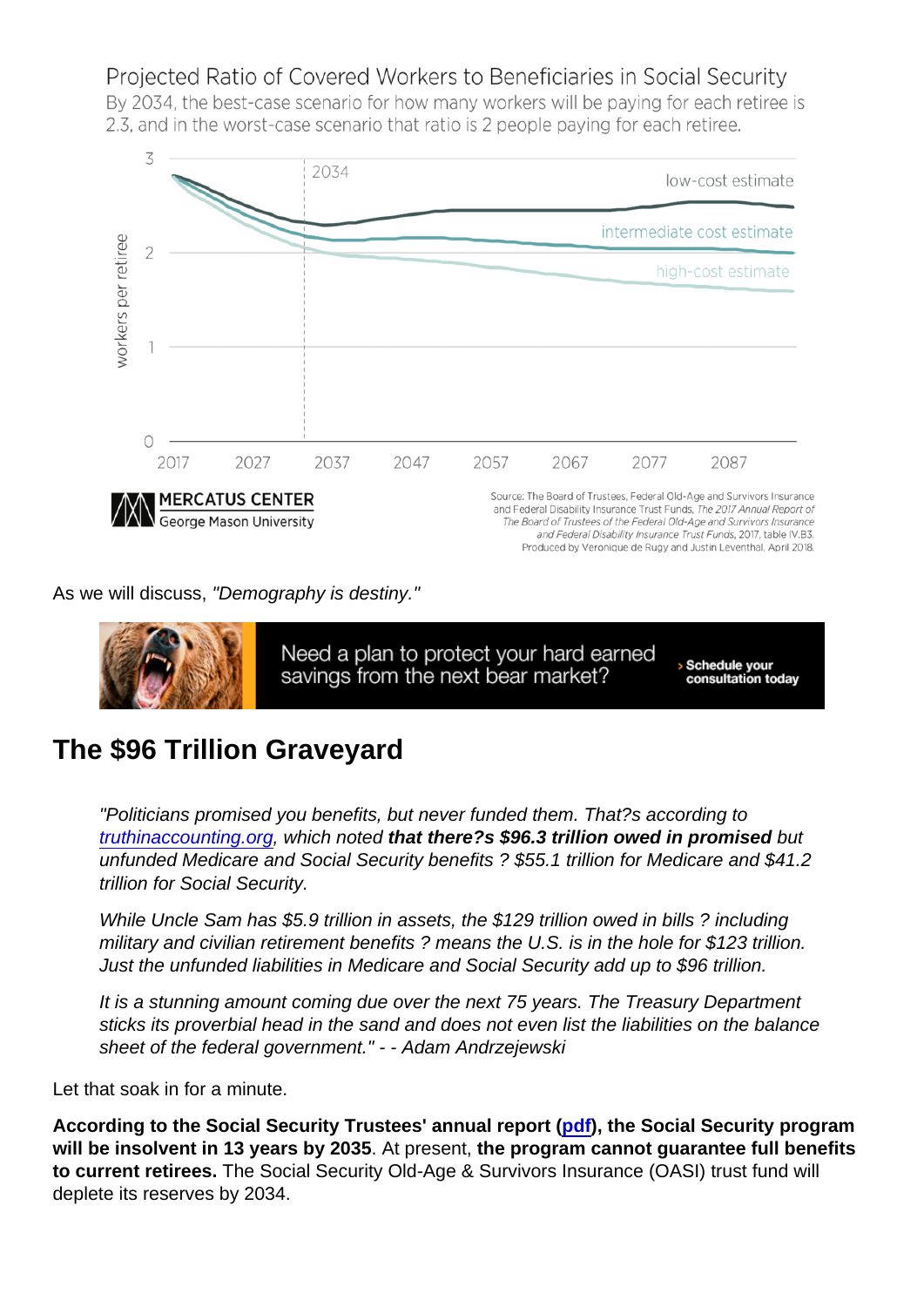The Social Security Disability Insurance (SSDI) trust fund is better financially. However, the combined trust fund will deplete by 2035 when today's youngest retirees turn 75 and 54-year-olds enter full retirement age.

Once the program becomes insolvent, all beneficiaries will face across-the-board benefit cuts of 20 percent.

In 2022, the Trustees estimate Social Security to run a cash-flow deficit of \$112 billion, which comes to 1.3 percent of taxable payroll. Over the next decade, Social Security will run deficits of almost \$2.5 trillion, equivalent to 0.8 percent of GDP or 2.1 percent of taxable payroll.

By 2040, the annual deficit will grow to 3.4 percent of taxable payroll, moving even higher to 4.3 percent by 2096.

It is an insurmountable problem.

## Can It Be Fixed?

Currently, most people suggest that a few minor tweaks, such as increasing the retirement age, can solve the long-term funding problem.

They could not be more wrong.

How do we know this? Because adjustments made previously to the welfare programs still fell well short of future assumptions.

For example, in 1977, Congress passed an amendment that altered the tax formulas to raise more money,increasing withholding from 2% to 6.15%. As President Carter remarked,

"Now this legislation will guarantee that from 1980 to the year 2030, the Social Security funds will be sound."

The financial picture declined almost immediately, and by the early 1980s, the system was again in crisis. Then, In 1983, a panel investigated the long-run solvency of Social Security, and in 1983 amendments were put into place to raise social security taxes and raise the full retirement age.

Once again, these fixes failed to fix the long-term funding problem of the welfare program for the simple reason that increasing taxes and a declining number of individuals won't cover the growing number of welfare recipients.

Today, the problem remains the same. Increasing taxes and extending retirement ages won't solve the long-term insolvency of too many beneficiaries.

The only reality is that eventually, the benefits promised to the elderly will likely not get paid in full. Or, the younger generation, who vote for socialism, will be saddled with trillions in extra taxes with nothing in return.

#### Other Measures Just As Dismal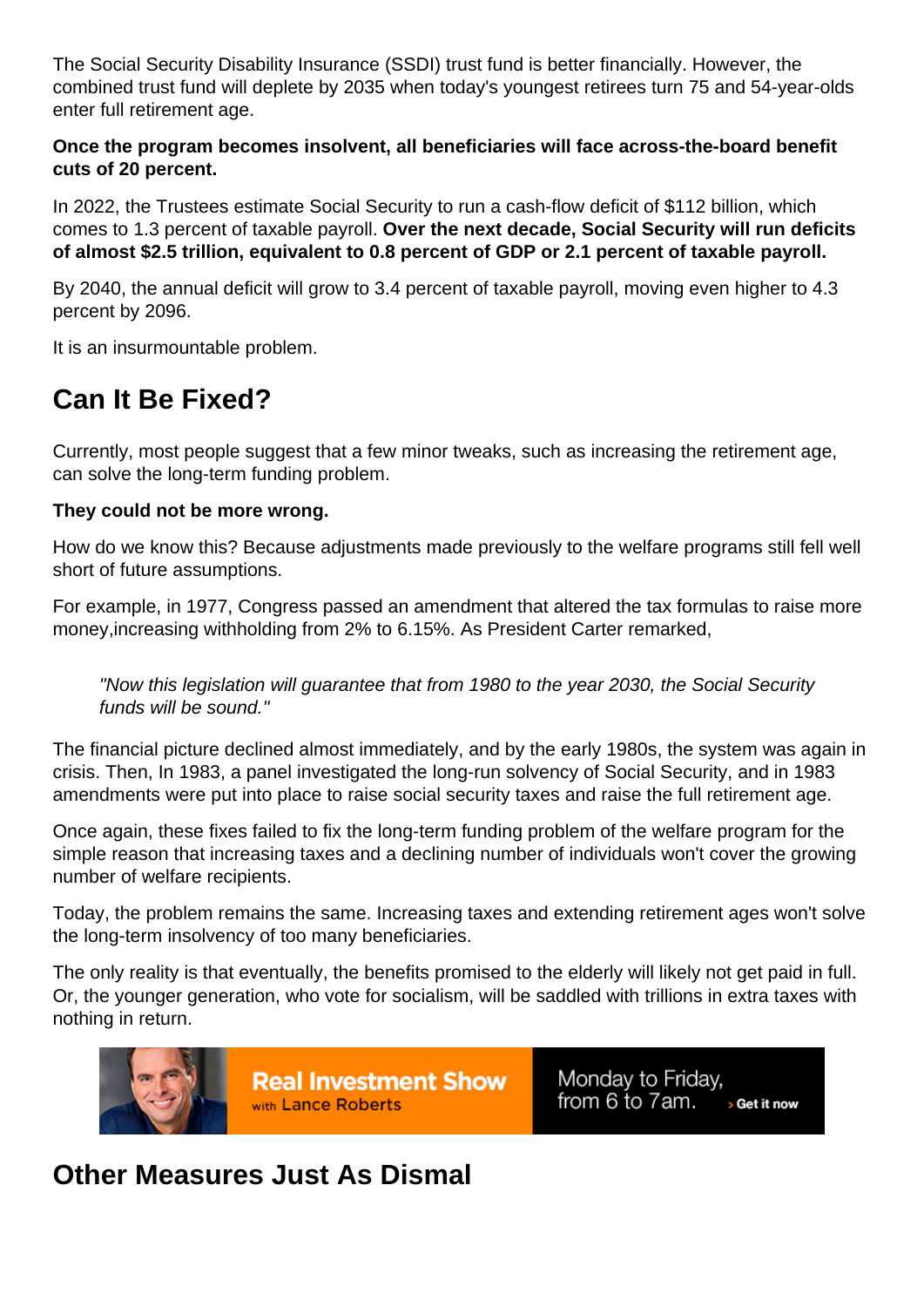There are several other measures of the unfunded liability problem. However, they are just as dismal.

- Former chairman of the SEC, Chris Cox, and former chairman of the House Ways & Means Committee Bill Archer (2012) report roughly \$87 trillion in unfunded liabilities using data from the Medicare and Social Security Trustees' Reports. Their measures account for the unfunded liabilities?including Social Security, Medicare, and federal workers' pensions?in addition to the official debt.
- Boston University economist Laurence Kotlikoff calculates a "fiscal gap" amount of \$222 trillion using the Congressional Budget Office's alternative long-term budget forecast. The fiscal gap measure considers the present value of all the expenditures now through the end of time (including servicing the official debt). It subtracts all the projected taxes from that amount.
- Such means the government would have to invest \$87 trillion or \$222 trillion right now in something that will earn a certain positive rate of return to meet its future obligations, mainly concerning entitlement programs.
- Both alternative debt figures dwarf the \$16 trillion official debt figure, even when you add the \$55 trillion Treasury estimate for unfunded liabilities to \$71 trillion.

This money is not due in the future; it?s like a credit card bill the country owes right now. If we don?t pay interest on it, the debt will continue to accumulate. Addressing our unfunded liabilities problem requires fundamental entitlement reform and reductions in federal spending." - Veronique de Rugy, Mercatus Center

No matter how you calculate the numbers, the problem remains the same. Too many obligations and a demographic crisis. As noted by official OECD estimates, the aging of the population relative to the working-age population has already crossed the "point of no return."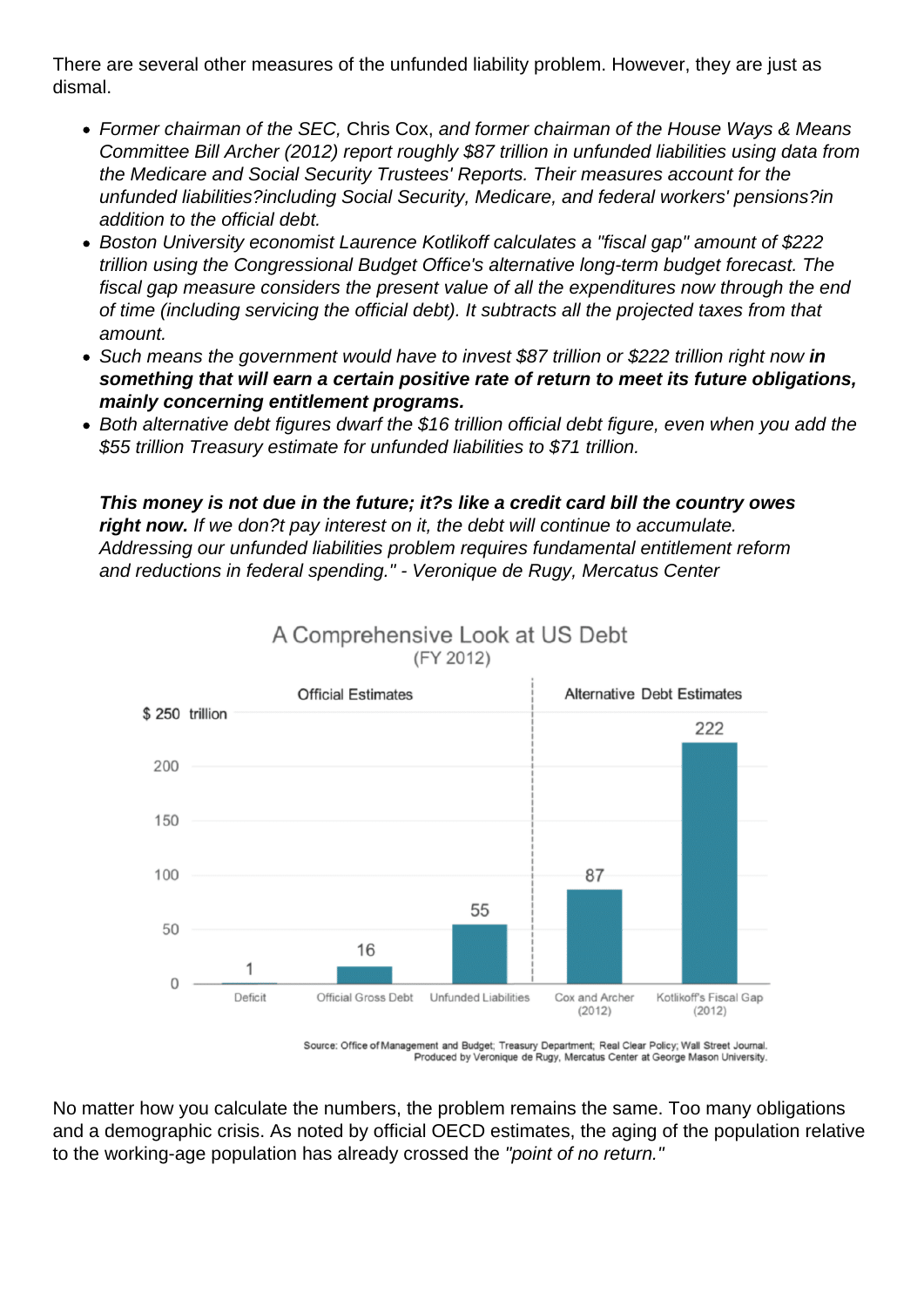## Social Media And Video Games

While politicians and financial gurus suggest that future retirees won't face a significant shortfall, the problem comes down to fertility rates. So to solve the demographic "timebomb," either you have to decrease the number of people drawing on the system markedly or massively increase the number paying into it.

A recent study shows the latter is not likely.

Researchers from the Center for Sexual Health Promotion at Indiana University School of Public Health showed Americans continue to have less sex. Research found that 28% of adults reported not having intercourse over the prior year in 2018. Adolescents were also increasingly abstinent, with 89% reporting not having sex over the previous 12 months in 2018.

The data also permitted the researchers to estimate how often the average American adult aged 18-49 has sex each year. In 2009, it was about 63 times. In 2018, it was about 47 times.

Interestingly, the researchers put forth some hypotheses behind the decline in sexual activity:

- Less alcohol consumption (not spending time in bars/restaurants)
- More time on social media and playing video games
- Lower wages lead to lower rates of romantic relationships
- Non-heterosexual identities

The problem with less sex, and non-heterosexual identities, are fewer births.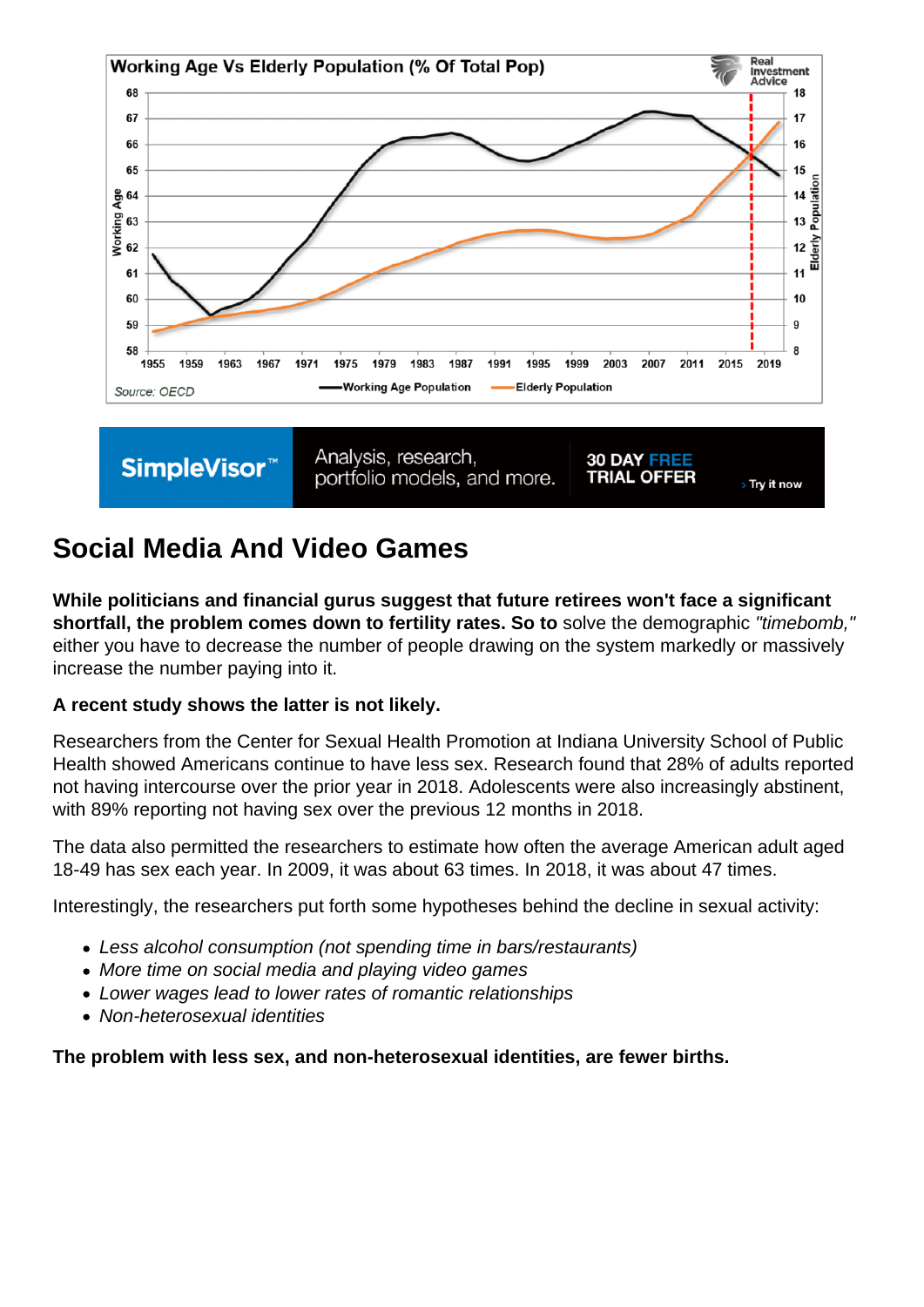Such will exacerbate the problem of social welfare programs as the young and old populations continue to diverge.

## An Insolvable Problem

As millions of baby boomers begin to retire, another problem also emerges. Demographic trends are relatively easy to forecast and predict. However, each year until 2025, we will see successive rounds of boomers reach the 62-year-old threshold.

There is a twofold problem as these successive crops of boomers heads into retirement. First, each boomer has not produced enough children to replace themselves. Such leads to a decline in the number of taxpaying workers. It takes about 25 years to grow a new taxpayer. We can estimate, with surprising accuracy, how many people born in a particular year will live to retirement. The retirees of 2070 were born in 2003, and we can see and count them today.